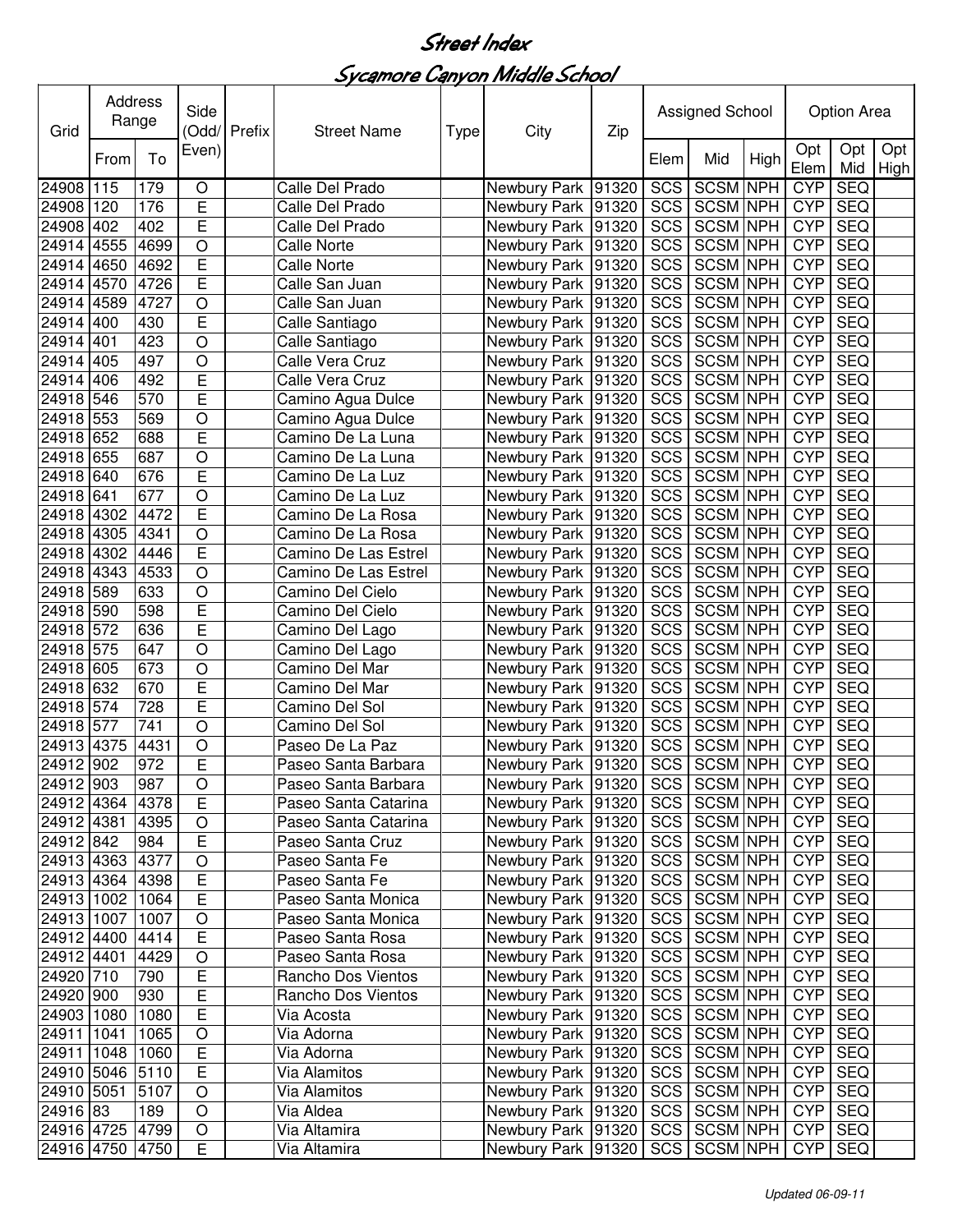| Grid            | Address<br>Range |      | Side                    | (Odd/ Prefix | <b>Street Name</b><br>Type |  | City                                  | Zip | Assigned School |                 |      | Option Area |            |             |
|-----------------|------------------|------|-------------------------|--------------|----------------------------|--|---------------------------------------|-----|-----------------|-----------------|------|-------------|------------|-------------|
|                 | From             | To   | Even)                   |              |                            |  |                                       |     | Elem            | Mid             | High | Opt<br>Elem | Opt<br>Mid | Opt<br>High |
| 24903           | 5130             | 5396 | Е                       |              | Via Andrea                 |  | Newbury Park 91320                    |     | SCS             | <b>SCSM NPH</b> |      | <b>CYP</b>  | <b>SEQ</b> |             |
| 24903 5169      |                  | 5399 | $\circ$                 |              | Via Andrea                 |  | Newbury Park 91320                    |     | SCS             | <b>SCSM NPH</b> |      | <b>CYP</b>  | <b>SEQ</b> |             |
| 24911           | 4850             | 5078 | E                       |              | Via Andrea                 |  | Newbury Park 91320                    |     | SCS             | SCSM NPH        |      | <b>CYP</b>  | <b>SEQ</b> |             |
| 24911           | 4857             | 5067 | $\circ$                 |              | Via Andrea                 |  | Newbury Park 91320                    |     | SCS             | <b>SCSM NPH</b> |      | <b>CYP</b>  | <b>SEQ</b> |             |
| 24911           | 979              | 1073 | $\circ$                 |              | Via Anita                  |  | Newbury Park 91320                    |     | SCS             | <b>SCSM NPH</b> |      | <b>CYP</b>  | <b>SEQ</b> |             |
| 24911           | 980              | 1070 | E                       |              | Via Anita                  |  | Newbury Park 91320                    |     | SCS             | <b>SCSM NPH</b> |      | <b>CYP</b>  | <b>SEQ</b> |             |
| 24916           | 200              | 276  | E                       |              | Via Antonio                |  | Newbury Park 91320                    |     | SCS             | <b>SCSM NPH</b> |      | <b>CYP</b>  | <b>SEQ</b> |             |
| 24916 201       |                  | 221  | $\circ$                 |              | Via Antonio                |  | Newbury Park 91320                    |     | SCS             | <b>SCSM NPH</b> |      | <b>CYP</b>  | <b>SEQ</b> |             |
| 24909 4878      |                  | 4998 | $\overline{E}$          |              | Via Aurora                 |  | Newbury Park 91320                    |     | SCS             | <b>SCSM NPH</b> |      | <b>CYP</b>  | <b>SEQ</b> |             |
| 24909 4887      |                  | 4999 | $\circ$                 |              | Via Aurora                 |  | Newbury Park 91320                    |     | SCS             | <b>SCSM NPH</b> |      | <b>CYP</b>  | <b>SEQ</b> |             |
| 24900 4215      |                  | 4319 | $\circ$                 |              | Via Azul                   |  | Newbury Park 91320                    |     | SCS             | <b>SCSM NPH</b> |      | <b>CYP</b>  | <b>SEQ</b> |             |
| 24900 4220      |                  | 4300 | E                       |              | Via Azul                   |  | Newbury Park 91320                    |     | SCS             | SCSM NPH        |      | <b>CYP</b>  | <b>SEQ</b> |             |
| 24911           | 974              | 1052 | E                       |              | Via Baron                  |  | Newbury Park 91320                    |     | SCS             | <b>SCSM NPH</b> |      | <b>CYP</b>  | <b>SEQ</b> |             |
| 24911           | 975              | 1047 | $\circ$                 |              | Via Baron                  |  | Newbury Park 91320                    |     | SCS             | <b>SCSM NPH</b> |      | <b>CYP</b>  | <b>SEQ</b> |             |
| 24909           | 4877             | 4971 | $\circ$                 |              | Via Bella                  |  | Newbury Park 91320                    |     | SCS             | <b>SCSM NPH</b> |      | <b>CYP</b>  | <b>SEQ</b> |             |
| 24909           | 4880             | 4984 | E                       |              | Via Bella                  |  | Newbury Park 91320                    |     | <b>SCS</b>      | <b>SCSM NPH</b> |      | <b>CYP</b>  | SEQ        |             |
| 24920 5569      |                  | 5797 | $\overline{O}$          |              | Via Bonita                 |  | Newbury Park   91320                  |     | <b>SCS</b>      | <b>SCSM NPH</b> |      | <b>CYP</b>  | SEQ        |             |
| 24920           | 5580             | 5790 | $\overline{E}$          |              | Via Bonita                 |  | Newbury Park 91320                    |     | <b>SCS</b>      | <b>SCSM NPH</b> |      | <b>CYP</b>  | <b>SEQ</b> |             |
| 24910           | 290              | 314  | E                       |              | Via Brava                  |  | Newbury Park 91320                    |     | <b>SCS</b>      | <b>SCSM NPH</b> |      | <b>CYP</b>  | <b>SEQ</b> |             |
| 24910           | 4823             | 5089 | $\circ$                 |              | Via Camino                 |  | Newbury Park 91320                    |     | <b>SCS</b>      | <b>SCSM NPH</b> |      | <b>CYP</b>  | <b>SEQ</b> |             |
| 24910           | 4886             | 5074 | $\overline{E}$          |              | Via Camino                 |  | Newbury Park 91320                    |     | <b>SCS</b>      | <b>SCSM NPH</b> |      | <b>CYP</b>  | <b>SEQ</b> |             |
| 24911           | 4646             | 4744 | E                       |              | Via Canada                 |  | Newbury Park 91320                    |     | SCS             | <b>SCSM NPH</b> |      | <b>CYP</b>  | <b>SEQ</b> |             |
| 24911           | 4651             | 4785 | $\circ$                 |              | Via Canada                 |  | Newbury Park 91320                    |     | <b>SCS</b>      | <b>SCSM NPH</b> |      | <b>CYP</b>  | <b>SEQ</b> |             |
| 24911           | 973              | 1021 | $\circ$                 |              | Via Candella               |  | Newbury Park 91320                    |     | <b>SCS</b>      | <b>SCSM NPH</b> |      | <b>CYP</b>  | <b>SEQ</b> |             |
| 24911           | 974              | 1022 | $\overline{E}$          |              | Via Candella               |  | Newbury Park 91320                    |     | <b>SCS</b>      | <b>SCSM NPH</b> |      | <b>CYP</b>  | <b>SEQ</b> |             |
| 24904 5149      |                  | 5315 | $\bigcirc$              |              | Via Capote                 |  | Newbury Park 91320                    |     | SCS             | <b>SCSM NPH</b> |      | <b>CYP</b>  | <b>SEQ</b> |             |
| 24904           | 5150             | 5328 | $\mathsf E$             |              | Via Capote                 |  | Newbury Park 91320                    |     | SCS             | <b>SCSM NPH</b> |      | <b>CYP</b>  | <b>SEQ</b> |             |
| 24911           | 1067             | 1099 | $\circ$                 |              | Via Carillo                |  | Newbury Park 91320                    |     | SCS             | <b>SCSM NPH</b> |      | <b>CYP</b>  | <b>SEQ</b> |             |
| 24911           | 1068             | 1092 | E                       |              | Via Carillo                |  | Newbury Park 91320                    |     | SCS             | SCSM NPH        |      | <b>CYP</b>  | <b>SEQ</b> |             |
| 24915 661       |                  | 693  | $\circ$                 |              | Via Carro                  |  | Newbury Park 91320                    |     | SCS             | <b>SCSM NPH</b> |      | <b>CYP</b>  | <b>SEQ</b> |             |
| 24915 662       |                  | 694  | E                       |              | Via Carro                  |  | Newbury Park 91320                    |     | SCS             | <b>SCSM NPH</b> |      | <b>CYP</b>  | <b>SEQ</b> |             |
| 24902 4218 4338 |                  |      | $\overline{\mathsf{E}}$ |              | Via Cerritos               |  | Newbury Park 91320                    |     |                 | SCS SCSM NPH    |      | <b>CYP</b>  | <b>SEQ</b> |             |
| 24902 4225      |                  | 4335 | $\circ$                 |              | Via Cerritos               |  | Newbury Park   91320   SCS   SCSM NPH |     |                 |                 |      | <b>CYP</b>  | SEQ        |             |
| 24909 4868      |                  | 4964 | $\overline{E}$          |              | Via Coronado               |  | Newbury Park 91320                    |     | SCS             | SCSM NPH        |      | <b>CYP</b>  | <b>SEQ</b> |             |
| 24909 4915      |                  | 4961 | $\bigcirc$              |              | Via Coronado               |  | Newbury Park 91320                    |     | SCS             | <b>SCSM NPH</b> |      | <b>CYP</b>  | <b>SEQ</b> |             |
| 24910 388       |                  | 494  | E                       |              | Via Cresta                 |  | Newbury Park 91320                    |     | SCS             | <b>SCSM NPH</b> |      | <b>CYP</b>  | <b>SEQ</b> |             |
| 24910 389       |                  | 461  | $\bigcirc$              |              | Via Cresta                 |  | Newbury Park 91320                    |     |                 | SCS SCSM NPH    |      | <b>CYP</b>  | <b>SEQ</b> |             |
| 24904 591       |                  | 663  | $\bigcirc$              |              | Via Cristina               |  | Newbury Park 91320                    |     |                 | SCS SCSM NPH    |      | <b>CYP</b>  | <b>SEQ</b> |             |
| 24904 602       |                  | 650  | E                       |              | Via Cristina               |  | Newbury Park 91320                    |     | SCS             | SCSM NPH        |      | <b>CYP</b>  | <b>SEQ</b> |             |
| 24910 437       |                  | 485  | $\bigcirc$              |              | Via De La Luz              |  | Newbury Park 91320                    |     | SCS             | SCSM NPH        |      | <b>CYP</b>  | <b>SEQ</b> |             |
| 24910 438       |                  | 488  | E                       |              | Via De La Luz              |  | Newbury Park 91320                    |     | SCS             | SCSM NPH        |      | <b>CYP</b>  | <b>SEQ</b> |             |
| 24910 356       |                  | 394  | $\overline{E}$          |              | Via De La Mesa             |  | Newbury Park 91320                    |     | SCS             | SCSM NPH        |      | <b>CYP</b>  | <b>SEQ</b> |             |
| 24910 375       |                  | 387  | $\circ$                 |              | Via De La Mesa             |  | Newbury Park 91320                    |     | <b>SCS</b>      | <b>SCSM NPH</b> |      | <b>CYP</b>  | <b>SEQ</b> |             |
| 24915 673       |                  | 697  | $\circ$                 |              | Via De Tierra              |  | Newbury Park 91320                    |     |                 | SCS SCSM NPH    |      | <b>CYP</b>  | <b>SEQ</b> |             |
| 24915 674       |                  | 698  | E                       |              | Via De Tierra              |  | Newbury Park 91320                    |     |                 | SCS SCSM NPH    |      | <b>CYP</b>  | <b>SEQ</b> |             |
| 24910 417       |                  | 465  | $\circ$                 |              | Via Del Lago               |  | Newbury Park 91320                    |     |                 | SCS SCSM NPH    |      | <b>CYP</b>  | <b>SEQ</b> |             |
| 24910 418       |                  | 472  | E                       |              | Via Del Lago               |  | Newbury Park 91320                    |     |                 | SCS SCSM NPH    |      | <b>CYP</b>  | <b>SEQ</b> |             |
| 24915 4550      |                  | 4796 | $\overline{E}$          |              | Via Del Rancho             |  | Newbury Park 91320                    |     |                 | SCS SCSM NPH    |      | <b>CYP</b>  | <b>SEQ</b> |             |
| 24915 4555      |                  | 4795 | $\bigcirc$              |              | Via Del Rancho             |  | Newbury Park 91320                    |     |                 | SCS SCSM NPH    |      | <b>CYP</b>  | <b>SEQ</b> |             |
| 24904 5186      |                  | 5358 | $\mathsf E$             |              | Via Dolores                |  | Newbury Park 91320                    |     |                 | SCS SCSM NPH    |      | <b>CYP</b>  | <b>SEQ</b> |             |
| 24904 5187      |                  | 5369 | $\bigcirc$              |              | Via Dolores                |  | Newbury Park 91320                    |     |                 | SCS SCSM NPH    |      | <b>CYP</b>  | <b>SEQ</b> |             |
|                 |                  |      |                         |              |                            |  |                                       |     |                 |                 |      |             |            |             |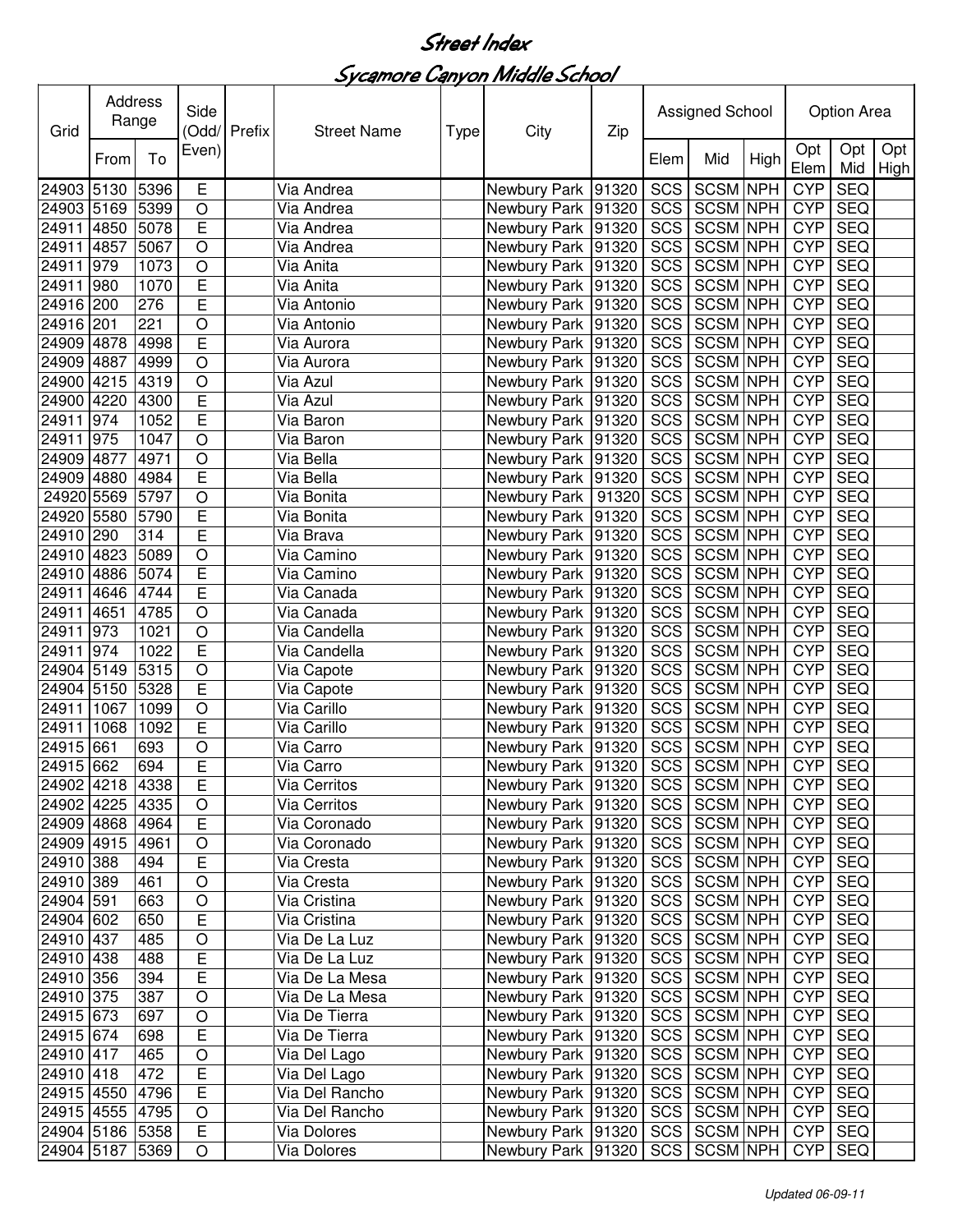| Grid       | Address<br>Range |      | Side<br>(Odd/ Prefix |   | <b>Street Name</b> |  | City<br>Zip<br>Type |  | Assigned School |                 |            | <b>Option Area</b> |            |                    |
|------------|------------------|------|----------------------|---|--------------------|--|---------------------|--|-----------------|-----------------|------------|--------------------|------------|--------------------|
|            | From             | To   | Even)                |   |                    |  |                     |  | Elem            | Mid             | High       | Opt<br>Elem        | Opt<br>Mid | Opt<br><b>High</b> |
| 24911      | 4511             | 4777 | O                    |   | Via Don Luis       |  | Newbury Park 91320  |  | SCS             | <b>SCSM</b>     | <b>NPH</b> | <b>CYP</b>         | <b>SEQ</b> |                    |
| 24911      | 4514             | 4772 | E                    |   | Via Don Luis       |  | Newbury Park 91320  |  | SCS             | <b>SCSM NPH</b> |            | <b>CYP</b>         | <b>SEQ</b> |                    |
| 24911      | 4808             | 4820 | E                    |   | Via Don Luis       |  | Newbury Park 91320  |  | SCS             | <b>SCSM NPH</b> |            | <b>CYP</b>         | <b>SEQ</b> |                    |
| 24911      | 4821             | 4845 | $\circ$              |   | Via Don Luis       |  | Newbury Park 91320  |  | SCS             | <b>SCSM NPH</b> |            | <b>CYP</b>         | <b>SEQ</b> |                    |
| 24920      | 4865             | 5291 | $\circ$              |   | Via El Cerro       |  | Newbury Park 91320  |  | SCS             | <b>SCSM NPH</b> |            | <b>CYP</b>         | <b>SEQ</b> |                    |
| 24920      | 4990             | 5050 | E                    |   | Via El Cerro       |  | Newbury Park 91320  |  | SCS             | <b>SCSM NPH</b> |            | <b>CYP</b>         | <b>SEQ</b> |                    |
| 24907      | 5101             | 5183 | $\circ$              |   | Via El Molino      |  | Newbury Park 91320  |  | SCS             | <b>SCSM NPH</b> |            | <b>CYP</b>         | <b>SEQ</b> |                    |
| 24907      | 5102             | 5158 | E                    |   | Via El Molino      |  | Newbury Park 91320  |  | SCS             | <b>SCSM NPH</b> |            | <b>CYP</b>         | <b>SEQ</b> |                    |
| 24907      | 11               | 83   | $\circ$              | N | Via El Toro        |  | Newbury Park 91320  |  | SCS             | <b>SCSM NPH</b> |            | <b>CYP</b>         | <b>SEQ</b> |                    |
| 24907      | 12               | 60   | E                    | N | Via El Toro        |  | Newbury Park 91320  |  | SCS             | <b>SCSM NPH</b> |            | <b>CYP</b>         | <b>SEQ</b> |                    |
| 24907      | 18               | 59   | E                    | S | Via El Toro        |  | Newbury Park 91320  |  | SCS             | <b>SCSM NPH</b> |            | <b>CYP</b>         | <b>SEQ</b> |                    |
| 24907      | 81               | 155  | $\circ$              | S | Via El Toro        |  | Newbury Park 91320  |  | SCS             | <b>SCSM NPH</b> |            | <b>CYP</b>         | <b>SEQ</b> |                    |
| 24900      | 4209             | 4333 | $\circ$              |   | Via Encanto        |  | Newbury Park 91320  |  | SCS             | <b>SCSM NPH</b> |            | <b>CYP</b>         | <b>SEQ</b> |                    |
| 24900      | 4212             | 4326 | E                    |   | Via Encanto        |  | Newbury Park 91320  |  | SCS             | <b>SCSM NPH</b> |            | <b>CYP</b>         | <b>SEQ</b> |                    |
| 24902      | 4204             | 4380 | $\overline{E}$       |   | Via Entrada        |  | Newbury Park 91320  |  | SCS             | <b>SCSM NPH</b> |            | <b>CYP</b>         | <b>SEQ</b> |                    |
| 24902      | 4211             | 4395 | $\overline{O}$       |   | Via Entrada        |  | Newbury Park 91320  |  | SCS             | <b>SCSM NPH</b> |            | <b>CYP</b>         | <b>SEQ</b> |                    |
| 24909      | 115              | 169  | $\circ$              |   | Via Escondido      |  | Newbury Park 91320  |  | SCS             | <b>SCSM NPH</b> |            | <b>CYP</b>         | <b>SEQ</b> |                    |
| 24909      | 116              | 172  | E                    |   | Via Escondido      |  | Newbury Park 91320  |  | <b>SCS</b>      | <b>SCSM NPH</b> |            | <b>CYP</b>         | <b>SEQ</b> |                    |
| 24910      | 4810             | 4998 | E                    |   | Via Estrella       |  | Newbury Park 91320  |  | <b>SCS</b>      | <b>SCSM NPH</b> |            | <b>CYP</b>         | <b>SEQ</b> |                    |
| 24909      | 150              | 294  | E                    |   | Via Felicia        |  | Newbury Park 91320  |  | <b>SCS</b>      | <b>SCSM NPH</b> |            | <b>CYP</b>         | <b>SEQ</b> |                    |
| 24909      | 155              | 267  | $\circ$              |   | Via Felicia        |  | Newbury Park 91320  |  | <b>SCS</b>      | <b>SCSM NPH</b> |            | <b>CYP</b>         | <b>SEQ</b> |                    |
| 24902      | 155              | 203  | $\circ$              |   | Via Fiesta         |  | Newbury Park 91320  |  | <b>SCS</b>      | <b>SCSM NPH</b> |            | <b>CYP</b>         | <b>SEQ</b> |                    |
| 24902      | 160              | 224  | E                    |   | Via Fiesta         |  | Newbury Park 91320  |  | SCS             | <b>SCSM NPH</b> |            | <b>CYP</b>         | <b>SEQ</b> |                    |
| 24902 4258 |                  | 4290 | E                    |   | Via Gabriella      |  | Newbury Park 91320  |  | <b>SCS</b>      | <b>SCSM NPH</b> |            | <b>CYP</b>         | <b>SEQ</b> |                    |
| 24904 493  |                  | 499  | $\circ$              |   | Via Galo           |  | Newbury Park 91320  |  | <b>SCS</b>      | <b>SCSM NPH</b> |            | <b>CYP</b>         | <b>SEQ</b> |                    |
| 24911      | 1025             | 1025 | $\circ$              |   | Via Goleta         |  | Newbury Park 91320  |  | SCS             | <b>SCSM NPH</b> |            | <b>CYP</b>         | <b>SEQ</b> |                    |
| 24915 4560 |                  | 4692 | E                    |   | Via Grande         |  | Newbury Park 91320  |  | SCS             | SCSM NPH        |            | <b>CYP</b>         | <b>SEQ</b> |                    |
| 24915      | 4565             | 4687 | $\circ$              |   | Via Grande         |  | Newbury Park 91320  |  | SCS             | <b>SCSM NPH</b> |            | <b>CYP</b>         | <b>SEQ</b> |                    |
| 24910      | 446              | 494  | E                    |   | Via Gregorio       |  | Newbury Park 91320  |  | SCS             | <b>SCSM</b>     | <b>NPH</b> | <b>CYP</b>         | <b>SEQ</b> |                    |
| 24910      | 459              | 499  | $\circ$              |   | Via Gregorio       |  | Newbury Park 91320  |  | SCS             | <b>SCSM</b>     | <b>NPH</b> | <b>CYP</b>         | <b>SEQ</b> |                    |
| 24902      | 194              | 218  | E                    |   | Via Hacienda       |  | Newbury Park 91320  |  | SCS             | <b>SCSM NPH</b> |            | <b>CYP</b>         | <b>SEQ</b> |                    |
| 24902 195  |                  | 219  | O                    |   | Via Hacienda       |  | Newbury Park  91320 |  |                 | SCS SCSM NPH    |            | <b>CYP</b>         | <b>SEQ</b> |                    |
| 24904 484  |                  | 496  | Е                    |   | Via Helena         |  | Newbury Park 91320  |  | SCS             | <b>SCSM NPH</b> |            | <b>CYP</b>         | <b>SEQ</b> |                    |
| 24904 485  |                  | 497  | $\bigcirc$           |   | Via Helena         |  | Newbury Park 91320  |  |                 | SCS SCSM NPH    |            | <b>CYP</b>         | <b>SEQ</b> |                    |
| 24911      | 972              | 996  | E                    |   | Via Heraldo        |  | Newbury Park 91320  |  |                 | SCS SCSM NPH    |            | <b>CYP</b>         | <b>SEQ</b> |                    |
| 24911      | 973              | 997  | $\bigcirc$           |   | Via Heraldo        |  | Newbury Park 91320  |  | SCS             | <b>SCSM NPH</b> |            | <b>CYP</b>         | <b>SEQ</b> |                    |
| 24911      | 1101             | 1125 | $\bigcirc$           |   | Via Hispano        |  | Newbury Park 91320  |  | SCS             | <b>SCSM NPH</b> |            | <b>CYP</b>         | <b>SEQ</b> |                    |
| 24911      | 1102             | 1114 | $\mathsf E$          |   | Via Hispano        |  | Newbury Park 91320  |  | <b>SCS</b>      | <b>SCSM NPH</b> |            | <b>CYP</b>         | <b>SEQ</b> |                    |
| 24911 971  |                  | 1079 | $\bigcirc$           |   | Via Impresso       |  | Newbury Park 91320  |  | SCS             | <b>SCSM NPH</b> |            | <b>CYP</b>         | <b>SEQ</b> |                    |
| 24911 972  |                  | 1068 | $\mathsf E$          |   | Via Impresso       |  | Newbury Park 91320  |  | <b>SCS</b>      | SCSM NPH        |            | <b>CYP</b>         | <b>SEQ</b> |                    |
| 24902 198  |                  | 230  | E                    |   | Via Inez           |  | Newbury Park 91320  |  | SCS             | <b>SCSM NPH</b> |            | <b>CYP</b>         | <b>SEQ</b> |                    |
| 24902 199  |                  | 215  | $\bigcirc$           |   | Via Inez           |  | Newbury Park 91320  |  |                 | SCS SCSM NPH    |            | <b>CYP</b>         | <b>SEQ</b> |                    |
| 24904 5148 |                  | 5336 | $\overline{E}$       |   | Via Jacinto        |  | Newbury Park 91320  |  |                 | SCS SCSM NPH    |            | <b>CYP</b>         | <b>SEQ</b> |                    |
| 24904 5161 |                  | 5335 | $\bigcirc$           |   | Via Jacinto        |  | Newbury Park 91320  |  |                 | SCS SCSM NPH    |            | <b>CYP</b>         | <b>SEQ</b> |                    |
| 24906 4340 |                  | 4452 | $\mathsf E$          |   | Via Juanita        |  | Newbury Park 91320  |  | SCS             | SCSM NPH        |            | <b>CYP</b>         | <b>SEQ</b> |                    |
| 24906 4341 |                  | 4357 | $\bigcirc$           |   | Via Juanita        |  | Newbury Park 91320  |  | SCS             | <b>SCSM NPH</b> |            | <b>CYP</b>         | <b>SEQ</b> |                    |
| 24904 465  |                  | 477  | $\bigcirc$           |   | Via Juarez         |  | Newbury Park 91320  |  | SCS             | <b>SCSM NPH</b> |            | <b>CYP</b>         | <b>SEQ</b> |                    |
| 24904 474  |                  | 474  | E                    |   | Via Juarez         |  | Newbury Park 91320  |  | SCS             | SCSM NPH        |            | <b>CYP</b>         | <b>SEQ</b> |                    |
| 24916 78   |                  | 198  | E                    |   | Via Katrina        |  | Newbury Park 91320  |  |                 | SCS SCSM NPH    |            | <b>CYP</b>         | <b>SEQ</b> |                    |
| 24907 57   |                  | 93   | O                    |   | Via La Cima        |  | Newbury Park 91320  |  |                 | SCS SCSM NPH    |            | <b>CYP</b>         | SEQ        |                    |
| 24907 80   |                  | 92   | E                    |   | Via La Cima        |  | Newbury Park 91320  |  |                 | SCS SCSM NPH    |            | <b>CYP</b>         | SEQ        |                    |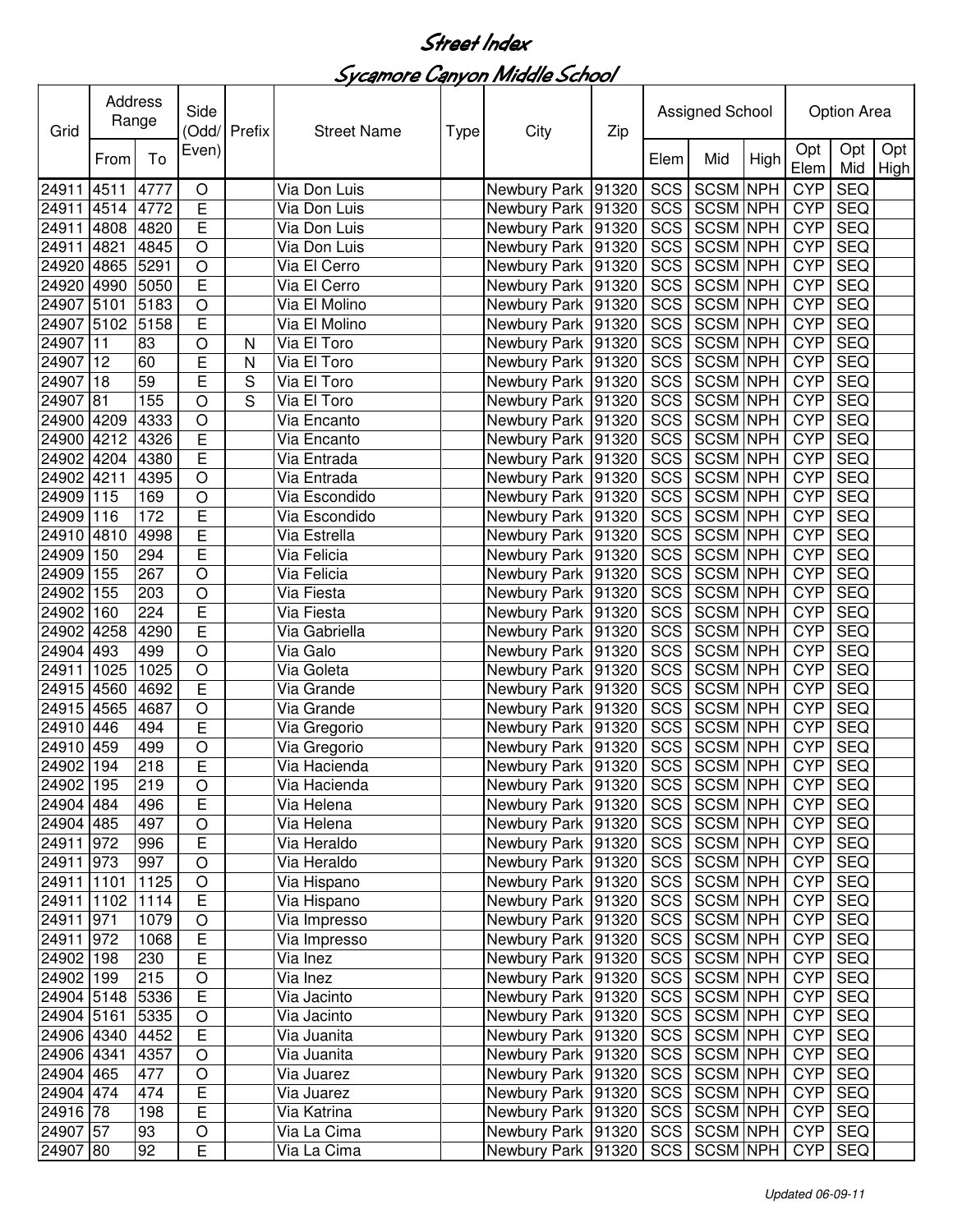| Grid            | Address<br>Range |      | Side<br>(Odd/ Prefix |  | <b>Street Name</b><br>Type |  | City                                  | Zip |                  | Assigned School |            | Option Area |            |                          |
|-----------------|------------------|------|----------------------|--|----------------------------|--|---------------------------------------|-----|------------------|-----------------|------------|-------------|------------|--------------------------|
|                 | From             | To   | Even)                |  |                            |  |                                       |     | Elem             | Mid             | High       | Opt<br>Elem | Opt<br>Mid | Opt<br>High <sup>1</sup> |
| 24910           | 4710             | 4794 | Е                    |  | Via La Jolla               |  | Newbury Park 91320                    |     | $SC\overline{S}$ | <b>SCSM NPH</b> |            | <b>CYP</b>  | <b>SEQ</b> |                          |
| 24910           | 4791             | 4791 | $\circ$              |  | Via La Jolla               |  | Newbury Park 91320                    |     | SCS              | <b>SCSM NPH</b> |            | <b>CYP</b>  | <b>SEQ</b> |                          |
| 24908           | 4502             | 4598 | E                    |  | Via Laguna                 |  | Newbury Park 91320                    |     | SCS              | <b>SCSM NPH</b> |            | <b>CYP</b>  | <b>SEQ</b> |                          |
| 24908           | 4521             | 4529 | $\circ$              |  | Via Laguna                 |  | Newbury Park 91320                    |     | SCS              | <b>SCSM NPH</b> |            | <b>CYP</b>  | <b>SEQ</b> |                          |
| 24906           | 182              | 270  | E                    |  | Via Lara                   |  | Newbury Park 91320                    |     | SCS              | <b>SCSM NPH</b> |            | <b>CYP</b>  | <b>SEQ</b> |                          |
| 24906           | 185              | 265  | O                    |  | Via Lara                   |  | Newbury Park 91320                    |     | SCS              | <b>SCSM NPH</b> |            | <b>CYP</b>  | <b>SEQ</b> |                          |
| 24915           | 630              | 654  | E                    |  | Via Linda                  |  | Newbury Park 91320                    |     | SCS              | <b>SCSM NPH</b> |            | <b>CYP</b>  | <b>SEQ</b> |                          |
| 24915 633       |                  | 657  | $\circ$              |  | Via Linda                  |  | Newbury Park 91320                    |     | SCS              | <b>SCSM NPH</b> |            | <b>CYP</b>  | <b>SEQ</b> |                          |
| 24907           | 11               | 95   | $\circ$              |  | Via Los Altos              |  | Newbury Park 91320                    |     | SCS              | <b>SCSM NPH</b> |            | <b>CYP</b>  | <b>SEQ</b> |                          |
| 24907           | 12               | 84   | E                    |  | Via Los Altos              |  | Newbury Park 91320                    |     | SCS              | <b>SCSM NPH</b> |            | <b>CYP</b>  | <b>SEQ</b> |                          |
| 24915 656       |                  | 672  | E                    |  | Via Madera                 |  | Newbury Park 91320                    |     | SCS              | <b>SCSM NPH</b> |            | <b>CYP</b>  | <b>SEQ</b> |                          |
| 24915           | 675              | 699  | $\circ$              |  | Via Madera                 |  | Newbury Park 91320                    |     | SCS              | SCSM NPH        |            | <b>CYP</b>  | <b>SEQ</b> |                          |
| 24908           |                  | 177  | $\circ$              |  | Via Magnolia               |  | Newbury Park 91320                    |     | SCS              | <b>SCSM NPH</b> |            | <b>CYP</b>  | <b>SEQ</b> |                          |
| 24908           | $6\phantom{1}6$  | 180  | E                    |  | Via Magnolia               |  | Newbury Park 91320                    |     | SCS              | <b>SCSM NPH</b> |            | <b>CYP</b>  | <b>SEQ</b> |                          |
| 24908           | 4501             | 4567 | $\circ$              |  | Via Mariano                |  | Newbury Park 91320                    |     | SCS              | <b>SCSM NPH</b> |            | <b>CYP</b>  | <b>SEQ</b> |                          |
| 24908           | 4502             | 4644 | E                    |  | Via Mariano                |  | Newbury Park 91320                    |     | SCS              | <b>SCSM NPH</b> |            | <b>CYP</b>  | SEQ        |                          |
| 24908           | $\overline{5}$   | 37   | $\circ$              |  | Via Mariposa               |  | Newbury Park 91320                    |     | <b>SCS</b>       | <b>SCSM NPH</b> |            | <b>CYP</b>  | <b>SEQ</b> |                          |
| 24908           | 8                | 40   | E                    |  | Via Mariposa               |  | Newbury Park 91320                    |     | <b>SCS</b>       | <b>SCSM NPH</b> |            | <b>CYP</b>  | <b>SEQ</b> |                          |
| 24904           | 470              | 482  | E                    |  | Via Merla                  |  | Newbury Park 91320                    |     | SCS              | <b>SCSM NPH</b> |            | <b>CYP</b>  | <b>SEQ</b> |                          |
| 24904           | 471              | 483  | $\circ$              |  | Via Merla                  |  | Newbury Park 91320                    |     | <b>SCS</b>       | <b>SCSM NPH</b> |            | <b>CYP</b>  | <b>SEQ</b> |                          |
| 24907           | 4988             | 5030 | E                    |  | Via Mesita                 |  | Newbury Park 91320                    |     | <b>SCS</b>       | <b>SCSM NPH</b> |            | <b>CYP</b>  | <b>SEQ</b> |                          |
| 24907           | 4989             | 5037 | $\circ$              |  | Via Mesita                 |  | Newbury Park 91320                    |     | <b>SCS</b>       | <b>SCSM NPH</b> |            | <b>CYP</b>  | <b>SEQ</b> |                          |
| 24919           | 5483             | 5593 | $\circ$              |  | Via Mira Flores            |  | Newbury Park 91320                    |     | <b>SCS</b>       | <b>SCSM NPH</b> |            | <b>CYP</b>  | <b>SEQ</b> |                          |
| 24919           | 5484             | 5592 | E                    |  | Via Mira Flores            |  | Newbury Park 91320                    |     | <b>SCS</b>       | <b>SCSM NPH</b> |            | <b>CYP</b>  | <b>SEQ</b> |                          |
| 24908 4         |                  | 184  | E                    |  | Via Mirabella              |  | Newbury Park 91320                    |     | SCS              | <b>SCSM NPH</b> |            | <b>CYP</b>  | <b>SEQ</b> |                          |
| 24908           | 7                | 295  | $\circ$              |  | Via Mirabella              |  | Newbury Park 91320                    |     | SCS              | <b>SCSM NPH</b> |            | <b>CYP</b>  | <b>SEQ</b> |                          |
| 24908 2         |                  | 26   | E                    |  | Via Monte                  |  | Newbury Park 91320                    |     | SCS              | <b>SCSM NPH</b> |            | <b>CYP</b>  | <b>SEQ</b> |                          |
| 24908 3         |                  | 19   | $\circ$              |  | Via Monte                  |  | Newbury Park 91320                    |     | SCS              | <b>SCSM NPH</b> |            | <b>CYP</b>  | <b>SEQ</b> |                          |
| 24906 236       |                  | 308  | E                    |  | Via Monterey               |  | Newbury Park 91320                    |     | SCS              | SCSM NPH        |            | <b>CYP</b>  | <b>SEQ</b> |                          |
| 24906           | 239              | 303  | $\circ$              |  | Via Monterey               |  | Newbury Park 91320                    |     | SCS              | <b>SCSM</b>     | <b>NPH</b> | <b>CYP</b>  | <b>SEQ</b> |                          |
| 24919 5445      |                  | 5525 | $\circ$              |  | Via Nicola                 |  | Newbury Park 91320                    |     | SCS              | <b>SCSM NPH</b> |            | <b>CYP</b>  | <b>SEQ</b> |                          |
| 24919 5446 5542 |                  |      | $\overline{E}$       |  | Via Nicola                 |  | Newbury Park 91320                    |     |                  | SCS SCSM NPH    |            | <b>CYP</b>  | SEQ        |                          |
| 24919 5419      |                  | 5521 | $\circ$              |  | Via Olas                   |  | Newbury Park   91320   SCS   SCSM NPH |     |                  |                 |            | <b>CYP</b>  | SEQ        |                          |
| 24919 5420      |                  | 5516 | $\overline{E}$       |  | Via Olas                   |  | Newbury Park 91320                    |     | SCS              | <b>SCSM NPH</b> |            | <b>CYP</b>  | <b>SEQ</b> |                          |
| 24907 103       |                  | 127  | $\bigcirc$           |  | Via Pacifica               |  | Newbury Park 91320                    |     | SCS              | <b>SCSM NPH</b> |            | <b>CYP</b>  | SEQ        |                          |
| 24907 104       |                  | 136  | E                    |  | Via Pacifica               |  | Newbury Park 91320                    |     |                  | SCS SCSM NPH    |            | <b>CYP</b>  | <b>SEQ</b> |                          |
| 24911 976       |                  | 1108 | $\mathsf E$          |  | Via Palermo                |  | Newbury Park 91320                    |     |                  | SCS SCSM NPH    |            | <b>CYP</b>  | <b>SEQ</b> |                          |
| 24911           | 977              | 1105 | $\bigcirc$           |  | Via Palermo                |  | Newbury Park 91320                    |     | SCS              | SCSM NPH        |            | <b>CYP</b>  | <b>SEQ</b> |                          |
| 24905 5204      |                  | 5344 | $\mathsf E$          |  | Via Patricia               |  | Newbury Park 91320                    |     | SCS              | SCSM NPH        |            | <b>CYP</b>  | <b>SEQ</b> |                          |
| 24905 5275      |                  | 5347 | $\bigcirc$           |  | Via Patricia               |  | Newbury Park 91320                    |     | SCS              | SCSM NPH        |            | <b>CYP</b>  | <b>SEQ</b> |                          |
| 24907 5150      |                  | 5380 | $\overline{E}$       |  | Via Pisa                   |  | Newbury Park 91320                    |     |                  | SCS SCSM NPH    |            | <b>CYP</b>  | <b>SEQ</b> |                          |
| 24907 5183      |                  | 5381 | $\bigcirc$           |  | Via Pisa                   |  | Newbury Park 91320                    |     | SCS              | SCSM NPH        |            | <b>CYP</b>  | <b>SEQ</b> |                          |
| 24908 4532      |                  | 4564 | $\mathsf E$          |  | Via Pluma                  |  | Newbury Park 91320                    |     |                  | SCS SCSM NPH    |            | <b>CYP</b>  | <b>SEQ</b> |                          |
| 24908 4539      |                  | 4571 | $\bigcirc$           |  | Via Pluma                  |  | Newbury Park 91320                    |     |                  | SCS SCSM NPH    |            | <b>CYP</b>  | <b>SEQ</b> |                          |
| 24905 5221      |                  | 5329 | $\bigcirc$           |  | Via Quinto                 |  | Newbury Park 91320                    |     |                  | SCS SCSM NPH    |            | <b>CYP</b>  | <b>SEQ</b> |                          |
| 24905 5222      |                  | 5336 | $\mathsf E$          |  | Via Quinto                 |  | Newbury Park 91320                    |     |                  | SCS SCSM NPH    |            | <b>CYP</b>  | <b>SEQ</b> |                          |
| 24911 1075      |                  | 1099 | $\mathsf O$          |  | Via Rafael                 |  | Newbury Park 91320                    |     | SCS              | SCSM NPH        |            | <b>CYP</b>  | <b>SEQ</b> |                          |
| 24911           | 1090             | 1098 | E                    |  | Via Rafael                 |  | Newbury Park 91320                    |     | SCS              | SCSM NPH        |            | <b>CYP</b>  | <b>SEQ</b> |                          |
| 24906 180       |                  | 220  | $\overline{E}$       |  | Via Rebecca                |  | Newbury Park 91320                    |     |                  | SCS SCSM NPH    |            | <b>CYP</b>  | <b>SEQ</b> |                          |
| 24906 185       |                  | 219  | $\bigcirc$           |  | Via Rebecca                |  | Newbury Park 91320                    |     |                  | SCS SCSM NPH    |            | <b>CYP</b>  | SEQ        |                          |
| 24907 25        |                  | 83   | $\circ$              |  | Via Ricardo                |  | Newbury Park 91320                    |     |                  | SCS SCSM NPH    |            | <b>CYP</b>  | SEQ        |                          |
|                 |                  |      |                      |  |                            |  |                                       |     |                  |                 |            |             |            |                          |